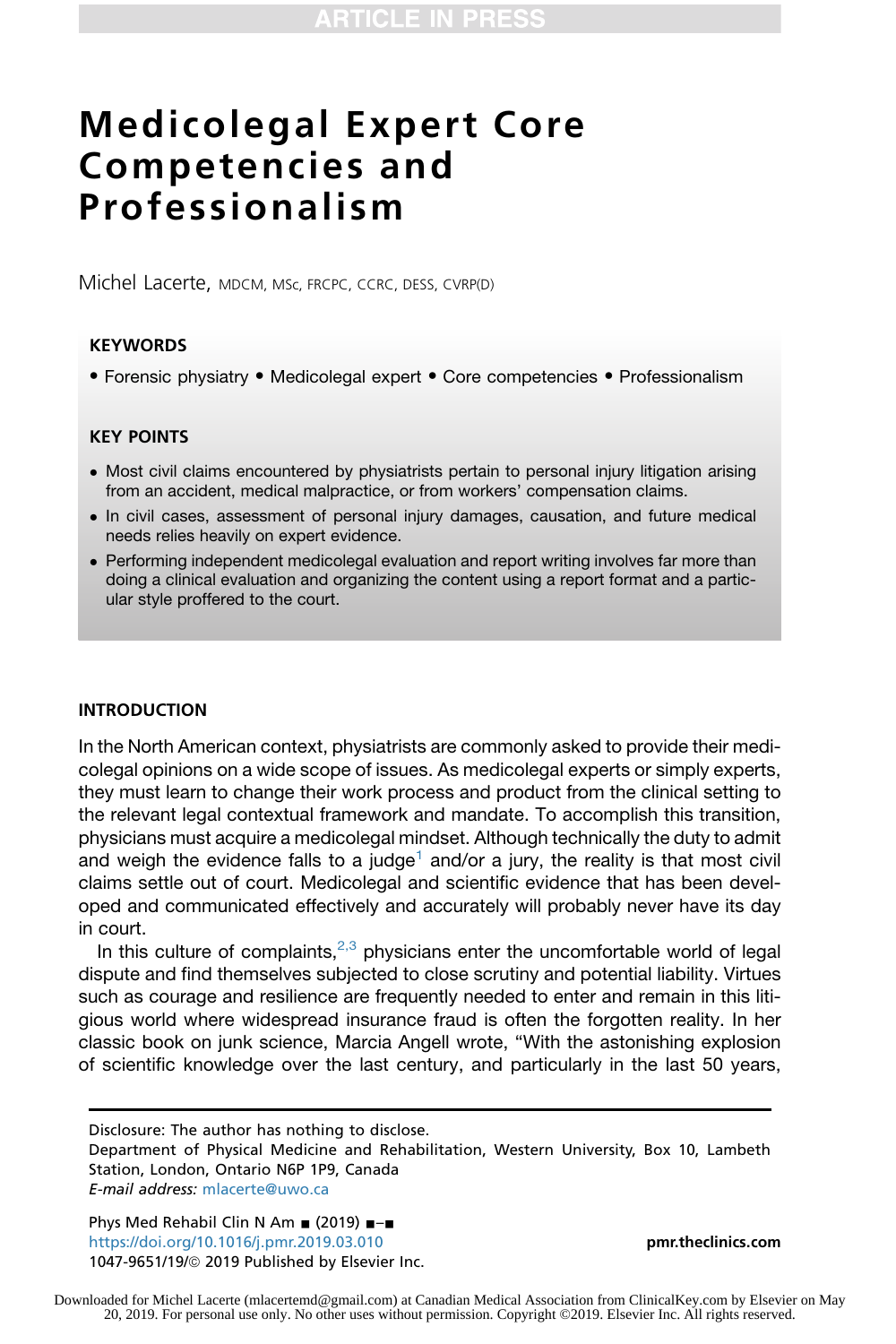expert testimony has become increasingly important in the courts. In particular, there are few product liability suits in which expert testimony is not central."<sup>[4](#page-10-0)</sup> A poor medicolegal report or weak expert testimony leads to dissatisfaction and creates distrust toward experts. Analogous to medicine's complicity with big pharma,<sup>[5](#page-10-0)</sup> some medicolegal experts choose to testify regarding theories supported simply by their experience, which represents self-interest and/or an advocacy position rather than a generally accepted scientific standard or evidence. Judges and juries must consider potential financial conflicts of interest when assessing scientific testimony.[6](#page-10-0) Although the presence of such financial conflicts is not in itself predictive of bias, such information must nevertheless be carefully considered by the court.

Most civil claims encountered by physiatrists pertain to personal injury litigation arising from an accident, medical malpractice, or from workers' compensation claims, and this is the focus of this article. In civil cases, assessment of personal injury damages, causation, and future medical needs relies heavily on expert evidence. The American College of Physicians recognized the importance of this and the general lack of medicolegal expertise training for physicians.<sup>[7](#page-10-0)</sup> Although such training is commonplace in European medical schools, the Université de Montréal is the only North American university offering a comprehensive diploma training program in insurance medicine and medicolegal expertise. North American medicolegal training offered by professional organizations is limited to only a few technical aspects, such as report writing, $8$  expert witnessing, and training in the use of permanent impairment rating schedules such as the American Medical Association (AMA) Guides to the Evaluation of Permanent Impairment.

Performing independent medicolegal evaluation and report writing involves far more than doing a clinical evaluation and organizing the content using a report format and a particular style proffered to the court. This article provides an overview of the core competencies of the medicolegal mindset or état d'esprit required by medicolegal experts to produce opinion evidence and succeed in providing solid expert witness testimony.

## MEDICOLEGAL CORE COMPETENCIES Medicolegal Mindset

Before entering the medicolegal minefield and acquiring any medicolegal core competencies, clinicians must first and foremost be recognized as clinical, rehabilitation, or research experts by their peers. To be qualified as an expert in any field by the court, clinicians must possess expertise or special knowledge in a given specific field by the way of education, training, experience, teaching, research, publications, awards, and so forth.

The importance for the physiatrist to accept only mandates that match the qualifications or special knowledge needed by the court cannot be overemphasized. Experts should expect that their professional credentials will be challenged. They should be prepared to justify that they have the necessary qualifications and experience to provide expert testimony on the matter in dispute.

The first hurdle consists of being qualified as an expert by the court. At this stage, the opposing party will try to prevent the expert from testifying or to limit the scope of the proposed testimony. The second hurdle consists of putting to the test the expert's evidence or testimony. The experts will have to present and justify all their opinions on the relevant issues in an evidence-based, clear, logical, succinct, persuasive, and defensible manner.

Failing, on even just one occasion, to show an adequate understanding of the roles and duties (eg, being impartial and not advocating) and competence in report writing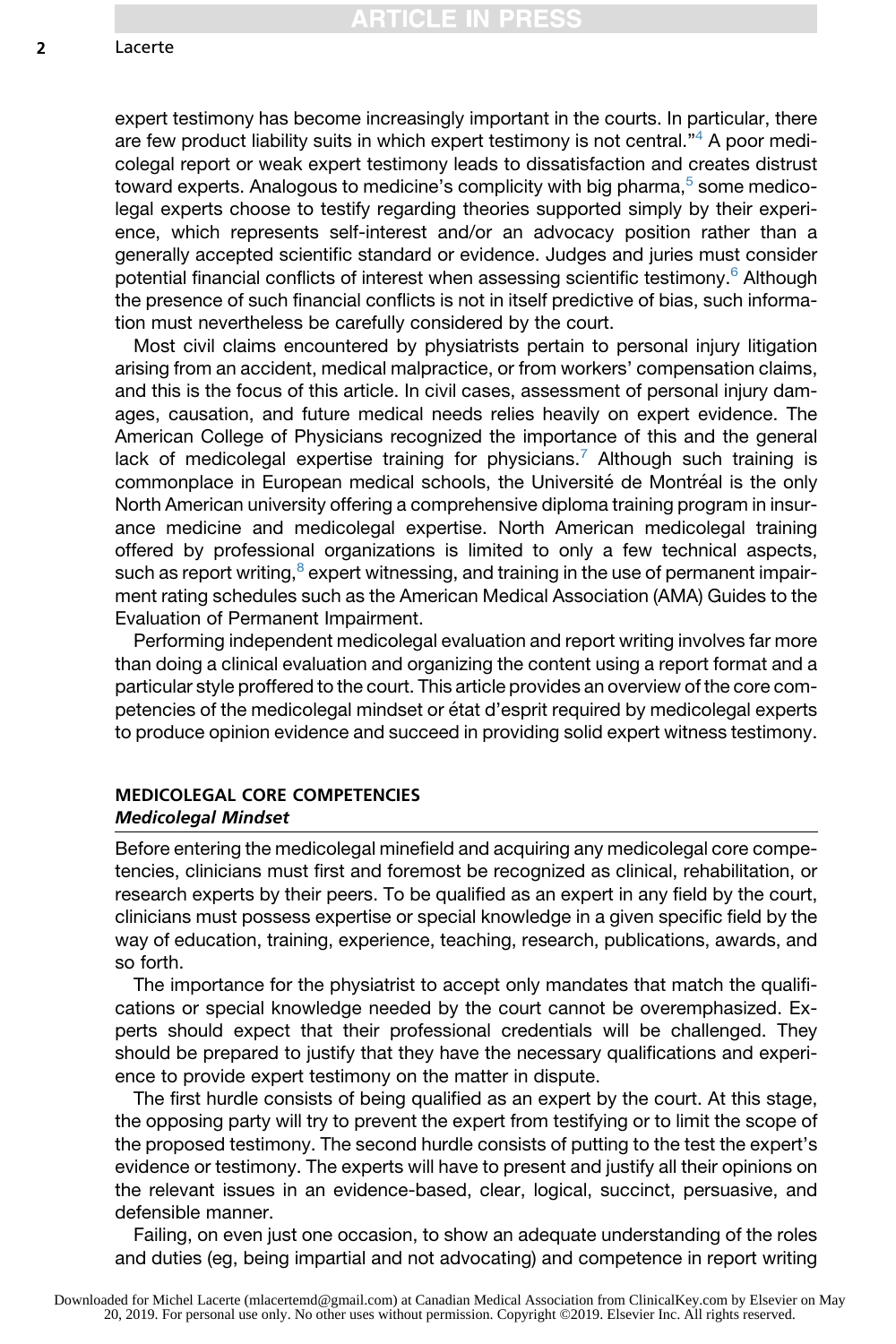or to properly address the subject of the case, may not only be prejudicial to the proceedings but could also result in a claim for damages for professional negligence. Such professional negligence puts a quick end to a medicolegal practice as it will spread as a brush fire within the legal community. Such an expert would be viewed as toxic in the legal community for years to come.

To achieve professional competence as an expert, physiatrists must adopt a mode of thinking or medicolegal mindset that goes far beyond the clinic. In reference to this mode of thinking, Eyre and Alexander $9$  have coined the term medicolegal mind. Physiatrists must understand the legal context that they are entering, the nature of the claim, the types of damages at issue, and the rules of civil procedure that regulate the civil litigation process and corresponding duties and roles of the expert.

The fundamental purpose of expert evidence is to help the court assess the validity of a civil claim and the quantum of damages to be awarded. To meet this mandate, the experts must follow the federal, state, or local rules of evidence. They must apply, in every case, the civil standard of proof and the appropriate legal tests by providing scientific and medical evidence that will be deemed admissible according to court decisions such as the Daubert trilogy in the United States.

#### LEGAL CONTEXTUALITY

The core competency that differentiates high-quality experts from their peers is a clear understanding of the legal contextuality of a civil claim for damages for personal injury. The rules of civil procedure and rules of evidence not only affect the instructions given by lawyers to their experts but also the nature and quality of evidence that the experts prepare for the court.

# Medical and Legal Terminology

The experts must understand that a simple word, such as the word accident, found in many statutes, can be defined differently within the same jurisdiction and between jurisdictions. The same observation applies for words such as consent, injury, impairment, and disability. Furthermore, contract language, such as in a disability insurance policy, provides the legal definition of total disability for the purpose of contractual indemnification. Case law sets out how the courts have interpreted definitions. Retaining lawyers can assist by pointing to landmark decisions dealing with the definitions or issues at the heart of the dispute.

The United States courts provide a glossary of commonly used legal terms on their Web site: [www.uscourts.gov/glossary](http://www.uscourts.gov/glossary). The FindLaw Legal Dictionary also provides free access to definitions of legal terms: <https://dictionary.findlaw.com>. Black's Law Dictionary has been around for many years and is a very comprehensive reference for legal terms and common applications.<sup>[10](#page-10-0)</sup>

Experts must write in a clear and understandable manner and provide the definitions when necessary because the legal community is generally unfamiliar with the medical jargon. Reference to a definition found in a medical dictionary or in the glossary of an authoritative text<sup>11</sup> is highly desirable to prevent any misunderstanding of terms that can have many meanings or definitions (eg, chronic pain syndrome and postconcussive syndrome). Experts should keep in mind that lawyers make their living in the interpretation of statutes, which sometimes focuses on a single word or definition.

# Civil Claim: Legal Basis and Damages

The purpose of a civil claim arising out of a personal injury is to achieve financial compensation for what is referred to as damages. Civil litigation is therefore the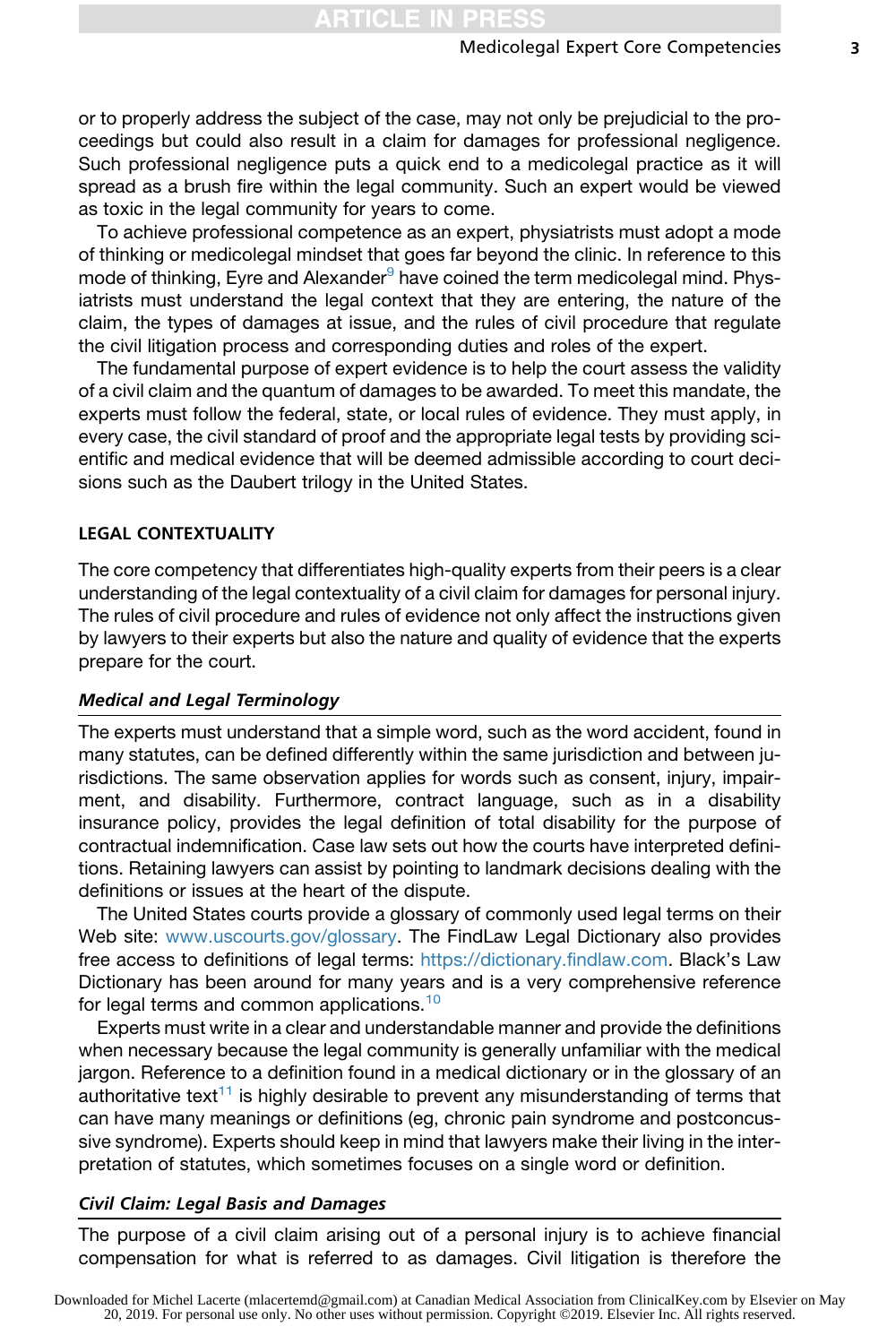method of recovering damages for the plaintiff while the defendant attempts to be absolved from any liability or to limit the level of damages that must be paid. Sometimes there can be nonfinancial issues at stake, such as an apology or acceptance of responsibility by the defendant, but, primarily, it is about money. The litigation process is adversarial. Each side puts forward its case in the best light possible with the goal of obtaining a decision in its favor from the court. This process entails discrediting the other side by cross-examining its witnesses. The goal of each party's lawyer is not to be fair, but to win. Experts must remember that it is not their role to be an advocate and they must therefore be credible and fair in the eyes of the trier of fact.

#### Breach of duty

Acquiring an injury does not automatically result in damages. Liability for an award for damages is established only when the plaintiff proves, on the balance of probabilities, that the defendant's wrongful act or breach of duty has caused a tangible harm, loss, or injury to the plaintiff. In the tort system, in response to the plaintiff's complaint, petition, or other pleading, the defendant then files a responsive pleading denying some or all of the allegations and setting forth any affirmative facts in defense. In general, the defendant denies any or all of the following points:

- The existence of a legal duty owed to the plaintiff
- The duty has been breached
- Any injury, loss, or damage as a result of the breach of duty
- The nature and extent of the injury, loss, or damages

The defendant argues that the plaintiff was contributorily negligent (partly to blame for the damages resulting from the plaintiff's own acts or omissions). In addition, the defendant may assert that the plaintiff has failed to mitigate the losses/damages by not taking reasonable steps to minimize the loss and/or damage. Failure to seek or comply with medical and rehabilitation care and recommendations could result in further loss for which the defendant is not liable if the defendant can successfully argue this mitigation of damage doctrine.

To claim for damages, the injury, loss, or damage experienced by the plaintiff must be more than minimal or trivial. Medical evidence is required to establish whether the injury should be regarded as trivial.

The quantification of loss arising from an injury, particularly in more serious or catastrophic cases, generally requires the expertise of life-care planners. This topic has been addressed in an earlier issue.<sup>[12](#page-10-0)</sup>

In most workers' compensation systems, a breach of a duty of care does not apply because they are no-fault systems. The injury or disease must nevertheless be found to be workplace related. By giving away the right to sue, workers are provided with income replacement and medical expenses. In some states, the workers are also provided rehabilitation benefits.

## Causation

In every claim, the plaintiff must establish a causal relationship between the damages claimed and the action or breach of duty of the defendant or tortfeasor. The legal test used in tort to determine whether a defendant has breached a duty of care is the socalled but-for test. Whether the plaintiff has established the causal relationship between the tortious event and the injury complained of is assessed on a balance of probabilities. Medical evidence is essential to establish medicolegal causation between the injury and the breach of duty. Experts do not comment on liability except in medical negligence cases in which the issue is one of a professional standard of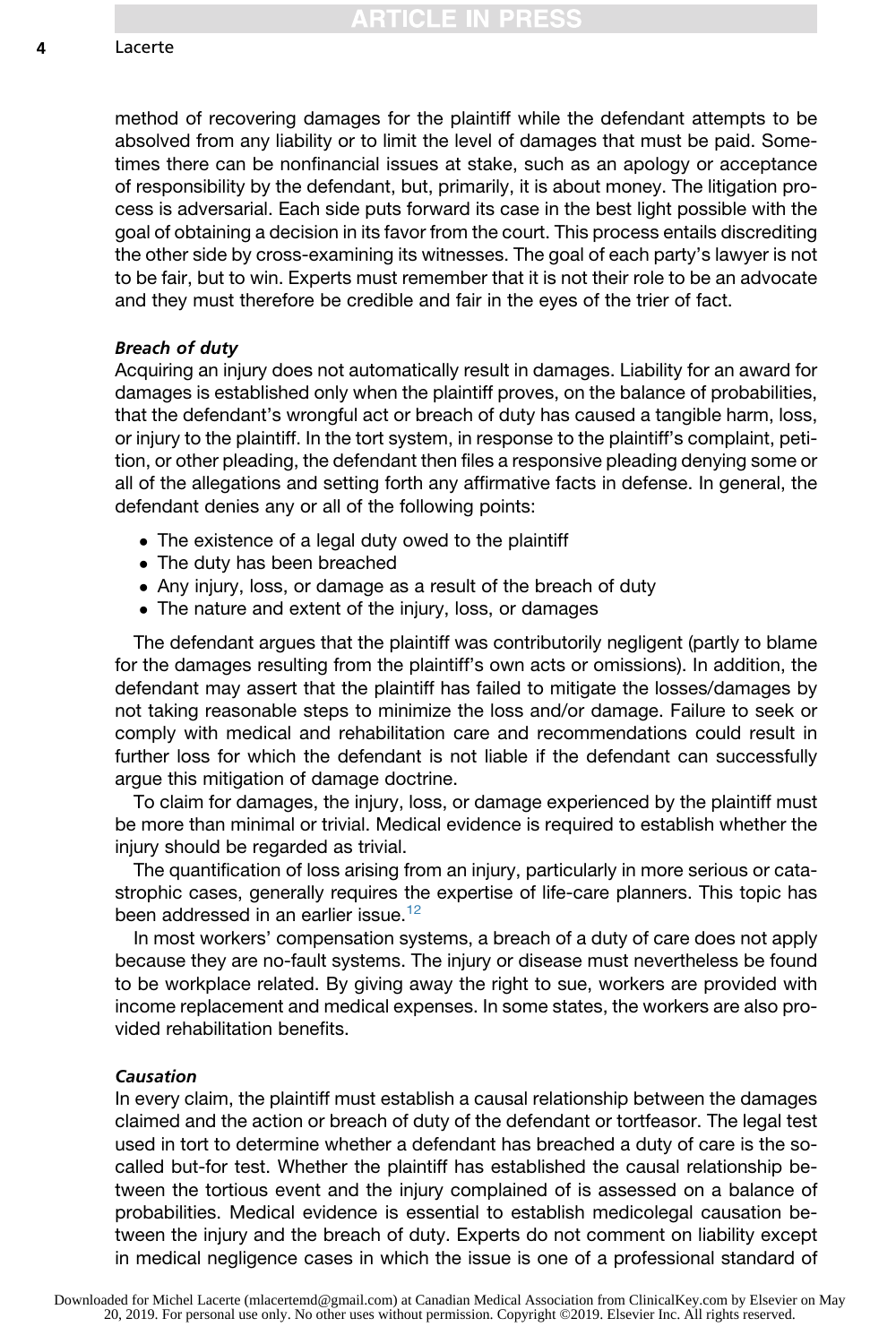care. Negligence is referred to as unintentional tort. J. Mark Melhorn and Marjorie Eskay-Auerbach's article, ["Determination of Medicolegal Causation,](https://doi.org/10.1016/j.pmr.2019.04.003)" in this issue addresses the subject of injury causation and excellent textbooks have addressed the subject of injury causation from a medical perspective.<sup>[13,14](#page-10-0)</sup> In industrial disease claims, the expert may be asked to use the material contribution or substantial factor test when there are multiple tortfeasors at fault.

Once the expert has addressed what injuries, if any, have been probably caused by the accident, the more complex task that follows consists of critically appraising each link (relationship and mechanism) of the causal chain between injury, impairment, activity limitations, and social participation restrictions. Contextual factors (personal and environmental) must also be considered.

Contextuality is the central issue when analyzing medically unexplainable disablement. The disproportionality or the lack of mechanism between the impairment and disablement (loss) must be analyzed carefully. For example, a plaintiff would not be expected to need a power-chair following a grade I whiplash–associated disorder. To that end, along with dealing with the range of expert opinion on the matter, a good starting point consists of addressing the concept of disability<sup>[15](#page-10-0)</sup> and the biopsychosocial determinants of disability, including secondary gains and losses,  $16$  ac-tivity tolerance,<sup>[17](#page-10-0)</sup> and pain disability controversies.<sup>[18](#page-10-0)</sup> In an earlier issue,<sup>[19](#page-10-0)</sup> a medicolegal causal analysis model was proposed to address situations in which there are multiple or complex claims by explaining how to methodologically critically appraise the causal chain, sequence of events, and mechanisms.

#### Types of Claim for Damages and Quantum

Damages can be defined as the money that a defendant pays a plaintiff in a civil case if the plaintiff has won. The quantum refers to the amount of recovery for that loss. Damages may be awarded for pecuniary (financial) loss and nonpecuniary loss (pain, suffering, or loss of amenities of life), also referred to as general damages. In rare instances, punitive damages may be awarded to punish and deter future misconduct.

The most fundamental of all tort law principles is referred to as the restoration principle (restitutio ad integrum), which requires placing the plaintiff in the position the plaintiff would have enjoyed, no more or no less, if there had been no tortfeasor's breach of duty. To determine liability and damages, it must be determined to what extent the defendant's wrongful action worsened the plaintiff's preexisting status. Determining the status quo ante is crucial because it is the standard against which the loss is measured. An expert must determine whether there are any preexisting health and function issues as well as the impact of these preexisting health issues on the plaintiff's vocational and avocational activities.

The defendant cannot avoid liability associated with a loss partially attributable to a preexisting risk or vulnerability to harm (egg-shell or thin-skull legal doctrine) that is applied retrospectively. The second legal doctrine, referred to as the crumbling skull, applies the same reasoning prospectively. In a crumbling-skull situation, in spite of losses caused by the defendant's wrongful act, the defendant does not have to compensate for losses that the plaintiff would have suffered in any event from another causal factor (noncompensable losses).

The expert must also rule out or consider other coexisting or intervening causes or events contributing to the plaintiff's condition but for which the defendant is not liable.

Although the terms injury and loss are commonly used interchangeably, injury refers to physical, psychological, and property damage sustained by the plaintiff, whereas loss refers to nonpecuniary or adverse economic or pecuniary consequences of an injury (eg, loss of earning capacity, medical expenses). The purpose of relief or awards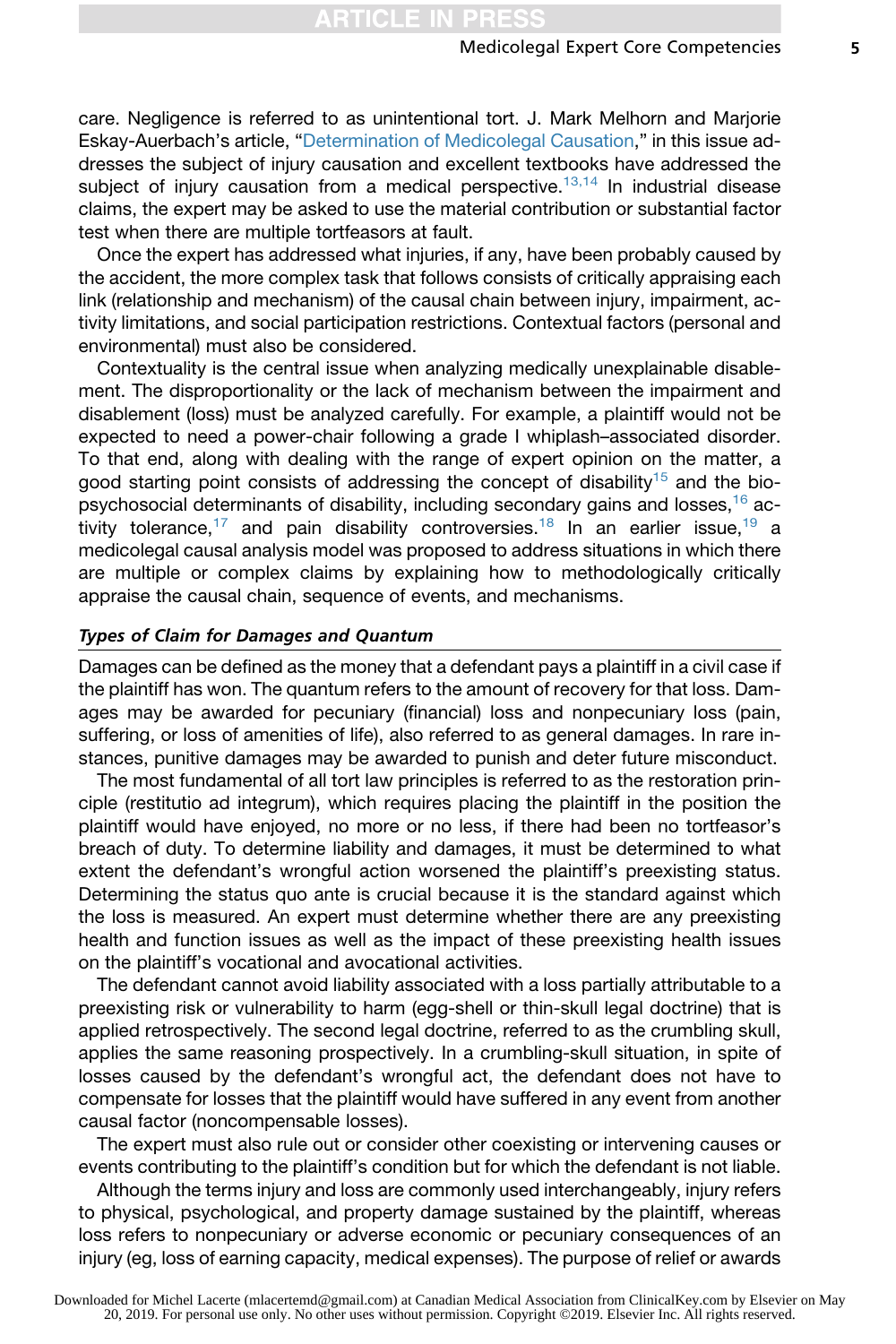in tort law is to compensate for losses, not injuries. The valuation of the pecuniary loss is basically a mathematical exercise in which the financial loss consequential to the injury sustained can be compensated for in monetary damages. This calculation includes any loss of earnings to date and into the future while taking into consideration the impact of the injuries on employability, marketability, age of retirement, and/or work life expectancy. For nonearners, restrictions in normal or activities of daily living is the test to establish the quantum of awards for nonpecuniary damages and pecuniary losses related to past and future housekeeping/home maintenance losses and past and future care costs. In more serious cases, future care costs, possible future complications, and reduction in life expectancy are also added. Loss of companionship is a claim for damages experienced by the plaintiff's relatives, generally the spouse and children. If the injury that is the subject of the claim (eg, medical negligence) resulted in a fatality, the immediate family can claim for loss of consortium.

Damages for nonpecuniary or quality-of-life loss are not as easily quantifiable because they are highly dependent on individual circumstances at the time of the loss. A forensic rehabilitation methodology to approach hedonic damages and quality of life across life domains in litigation has been described by Murphy and Williams.<sup>[20](#page-11-0)</sup> Throughout the United States, many jurisdictions have defined noneconomic damage caps by statute in an attempt to prevent excessive awards, while keeping in mind the concept that money cannot replace prior health or wellbeing. Traditionally, restrictions on domestic, recreational, social, or sporting activities have been the domains brought into evidence.

#### Rules of Civil Procedure

Statutes and rules governing expert witnesses vary from court to court. There are state rules and federal rules, rules of evidence and rules of civil procedure. In the United States, the Federal Rules of Civil Procedure govern civil proceedings in the district courts with the purpose of securing a just, speedy, and inexpensive determination of every action and proceeding.

The Current Rules of Practice & Procedures can be readily consulted on the United States Courts Web site: [\(http://www.uscourts.gov/rules-policies/current-rules](http://www.uscourts.gov/rules-policies/current-rules-practice-procedure)[practice-procedure\)](http://www.uscourts.gov/rules-policies/current-rules-practice-procedure). This Web site also provides access to the Federal Rules of Evidence, the Supreme Court of the United States proposed amendments to Federal Rules of Civil Procedure, and to local court rules governing practice and procedure prescribed by the United States district courts and courts of appeals. If applicable, the retaining lawyer can provide guidance on the local court rules that apply.

The Federal Rules of Evidence governing expert witnesses that should be consulted are as follows:

- Rule 702: testimony by experts
- Rule 703: bases of opinion testimony by experts
- Rule 704: opinion on ultimate issue
- Rule 705: disclosure of facts or data underlying expert opinion
- Rule 706: court-appointed experts
- Rule 803(18): hearsay exceptions: statements in learned treatises, periodicals, or pamphlets

#### Expert Roles and Duties

The expert's role, once qualified as possessing a special knowledge, is to assist the trier of fact. When reporting to the court, experts owe an overriding duty to assist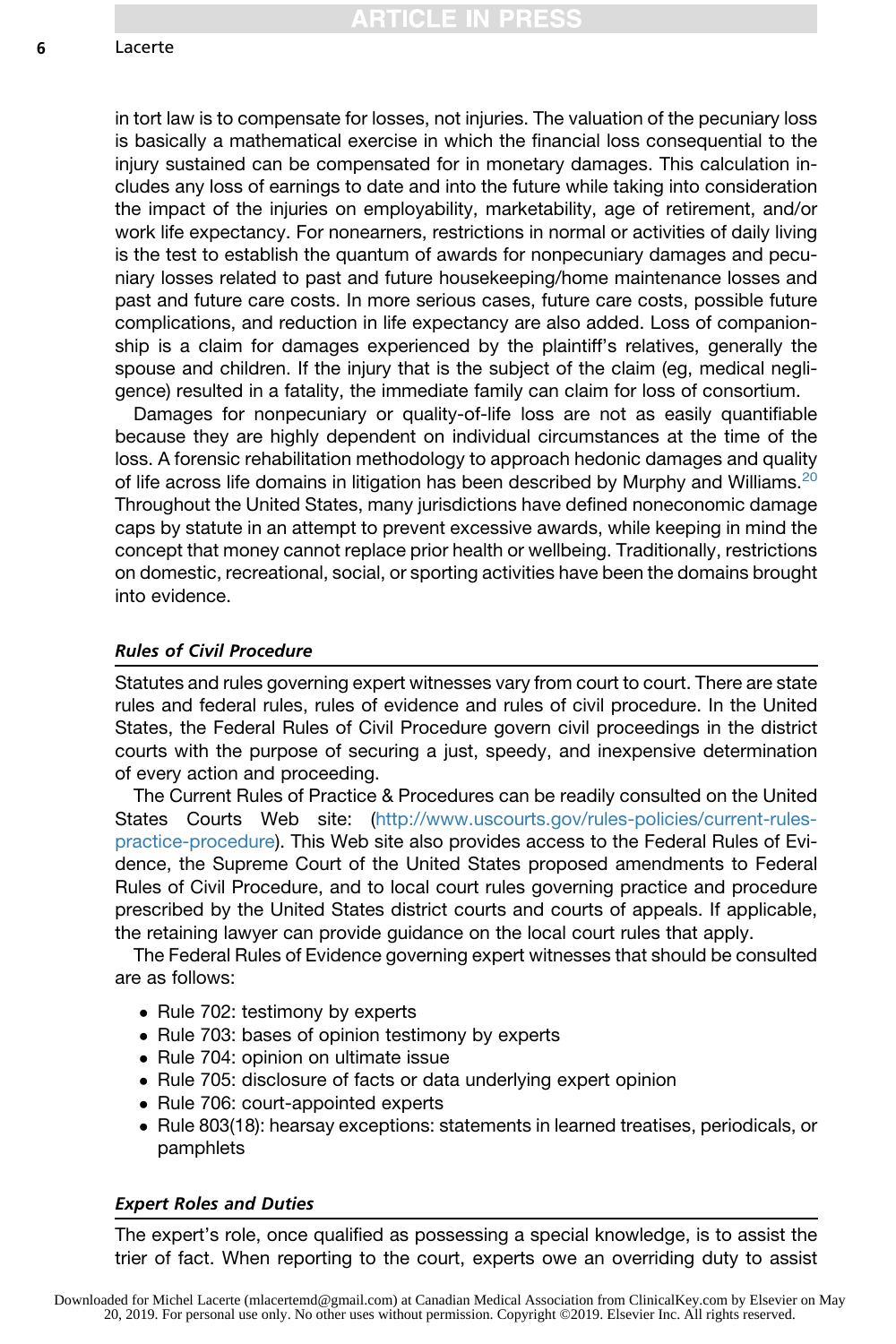the court beyond any contractual duty they may have with the plaintiff or the lawyers who retained them.

As stated in the Federal Rules of Evidence, Rule 702, "*A witness who is qualified as an expert by knowledge, skill, experience, training or education may testify in the form of an opinion or otherwise if:*

- *a. The expert's scientific, technical, or other specialized knowledge will help the trier of fact to understand the evidence or to determine a fact in issue;*
- *b. The testimony is based on sufficient facts or data;*
- *c. The testimony is the product of reliable principles and methods; and*
- *d. The expert has reliably applied the principles and methods to the facts of the case."*

To fulfill their roles and duties, the experts must conduct a specialized inquiry and fact analysis in order to have sufficient facts or data to reliably address the subject matter of their mandate. For example, addressing a loss necessitates a detailed review of the plaintiff's preexisting health, activity limitations, and social participation restrictions. Most individuals are like used cars: they come with known and hidden defects.

#### LEGAL TESTS, PROOF, AND BURDEN OF PROOF

It can be argued that, in many instances, lawyers unwittingly surrender to experts the task of assessing the validity and the value of a claim. However, these same experts have little understanding of what the legal test is and how this legal test informs the scope of work they undertake. It is therefore an urgent imperative for experts to acquire the necessary forensic skills when such a responsibility is placed on them.

In civil claims, the plaintiffs have the burden of proof, which simply means that they must prove their cases to the civil standard of proof. The civil standard of proof is based on the balance of probabilities; the plaintiff must satisfy the court that it is more probable than not that the injuries and the consequential claimed losses were caused by the defendant's negligence or other breach of duty. The civil standard of proof or preponderance of the evidence is the requirement that more than 50% of the evidence points to something.<sup>[21](#page-11-0)</sup> To avoid any misinterpretation, opinion should use only 1 of 4 terms: certain, probable, probably not, and impossible. The word possible is best avoided because it refers to a probability of 50% or less. Its meaning is frequently misunderstood and misused by experts, to the detriment of the legal proceedings.

As a general rule, a medicolegal opinion must be one of reasonable medical certainty, which should not be interpreted using the scientific statistical significance of 95% to 99% probability. Experts must understand that the court is not searching for absolute scientific truth but for the application of human-made rules to resolve disputes.

Another commonly misused concept is that of giving the benefit of doubt to a party. This concept is inappropriate because giving the benefit of doubt is generally reserved to criminal cases and is the sole responsibility of the judge or jury. The concept of giving the benefit of doubt is also used for workers' compensation administrative or claim adjudication purposes. When evidence for and against is of equal weight, preponderance is given to the injured worker. The expert should not usurp the role of the trier of fact in the application of what is an administrative or legal responsibility. When addressing future care that requires a valid medical foundation, reasonableness is addressed.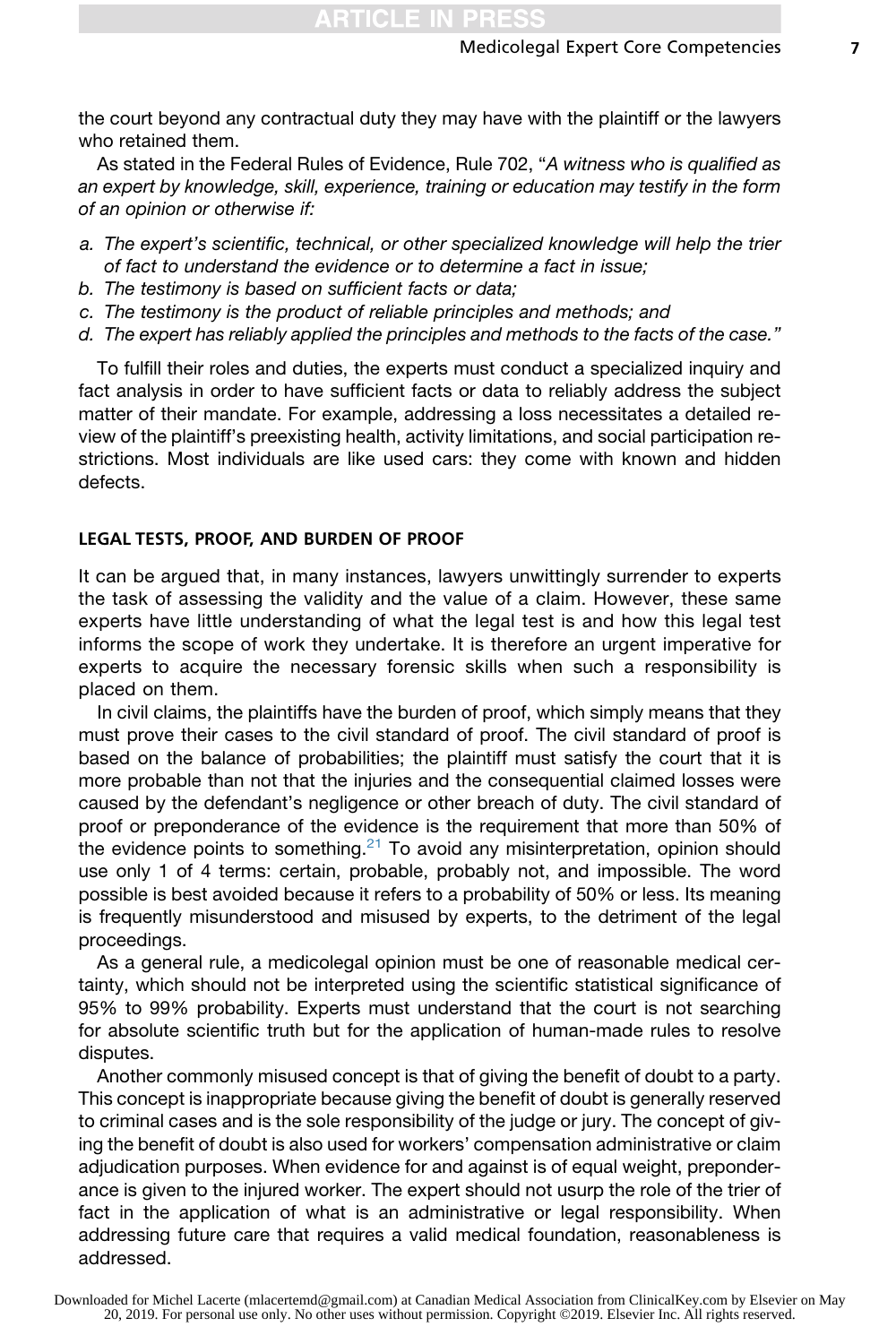## OPINION EVIDENCE AND ADMISSIBILITY

The Federal Rules of Evidence govern the admission or exclusion of evidence in most proceedings in the United States courts. The Supreme Court submits proposed Federal Rules of Evidence to Congress. The most recent amendments to the Federal Rules of Evidence were adopted in 2017.

In 1993, in the case Daubert v. Merrell Dow Pharmaceuticals, Inc., the US Supreme Court instructed trial judges to serve as gatekeepers in determining whether the opinion of a proffered expert is based on sound and valid scientific reasoning and methodology. Daubert restricts the use of "junk science". Since Daubert, scientific and technical information has become increasingly important in all types of decision making, including litigation. At present, the admissibility of evidence in court is based on decisions known as the Daubert trilogy (Daubert<sup>[22](#page-11-0)</sup> in 1993, General Electric<sup>[23](#page-11-0)</sup> in 1997, and Kumho<sup>[24](#page-11-0)</sup> in 1999). Earlier the courts had used the general-acceptance test formulated in the Frye decision<sup>[25](#page-11-0)</sup> as the standard for determining the admissibility of novel scientific evidence at trial.

In Frye, the court looked for more than just the qualifications of the expert by also assessing the methods and procedures relied on to reach an opinion: ". the thing from which the deduction is made must be sufficiently established to have gained gen-eral acceptance in the particular field in which it belongs."<sup>[25](#page-11-0)</sup> In Daubert, the court defined scientific methodology as the process of formulating a hypothesis and then conducting experiments to prove or falsify the hypothesis, and provided a set of illustrative factors in determining whether these criteria are met:

- Whether the theory or technique used by the expert is generally accepted in the scientific community
- Whether it has been subjected to peer review and publication
- Whether it can be and has been tested
- Whether the known or potential rate of error is acceptable
- Whether the research was conducted independent of the particular litigation or dependent on an intention to provide the proposed testimony

Since the Daubert decision, the Federal Judicial Center has published the Reference Manual on Scientific Evidence, which is the leading reference source for federal judges for difficult issues involving scientific testimony. The Reference Manual on Scientific Evidence, third edition, is accessible on its Web site: [https://www.fjc.gov/sites/](https://www.fjc.gov/sites/default/files/2015/SciMan3D01.pdf) [default/files/2015/SciMan3D01.pdf.](https://www.fjc.gov/sites/default/files/2015/SciMan3D01.pdf) This manual also contains a valuable article entitled Reference Guide on Medical Testimony.

Experts must strive to produce the best-quality evidence possible in the specific circumstances. To accomplish this essential task, the experts must understand what constitutes good medicolegal evidence.

#### MEDICOLEGAL REPORT WRITING, CRITICAL THINKING, LOGIC, AND RHETORIC

The most carefully crafted and evidence-based medicolegal evidence from the leading authority in a given field is rendered useless in the litigation process unless it can be easily understood by a lay audience. The ability to communicate complex medical or scientific facts and evidence in a clear manner is an essential skill that experts must possess. If technical language must be maintained for accuracy, the expert must provide explanation and possibly illustrations or tables to aid comprehension. Experts would do well to adopt a style book to guide medicolegal writing and editing.

Although experts must be diligent in sifting through the available facts, the court is only interested in the results of the sifting process and whether it has been conducted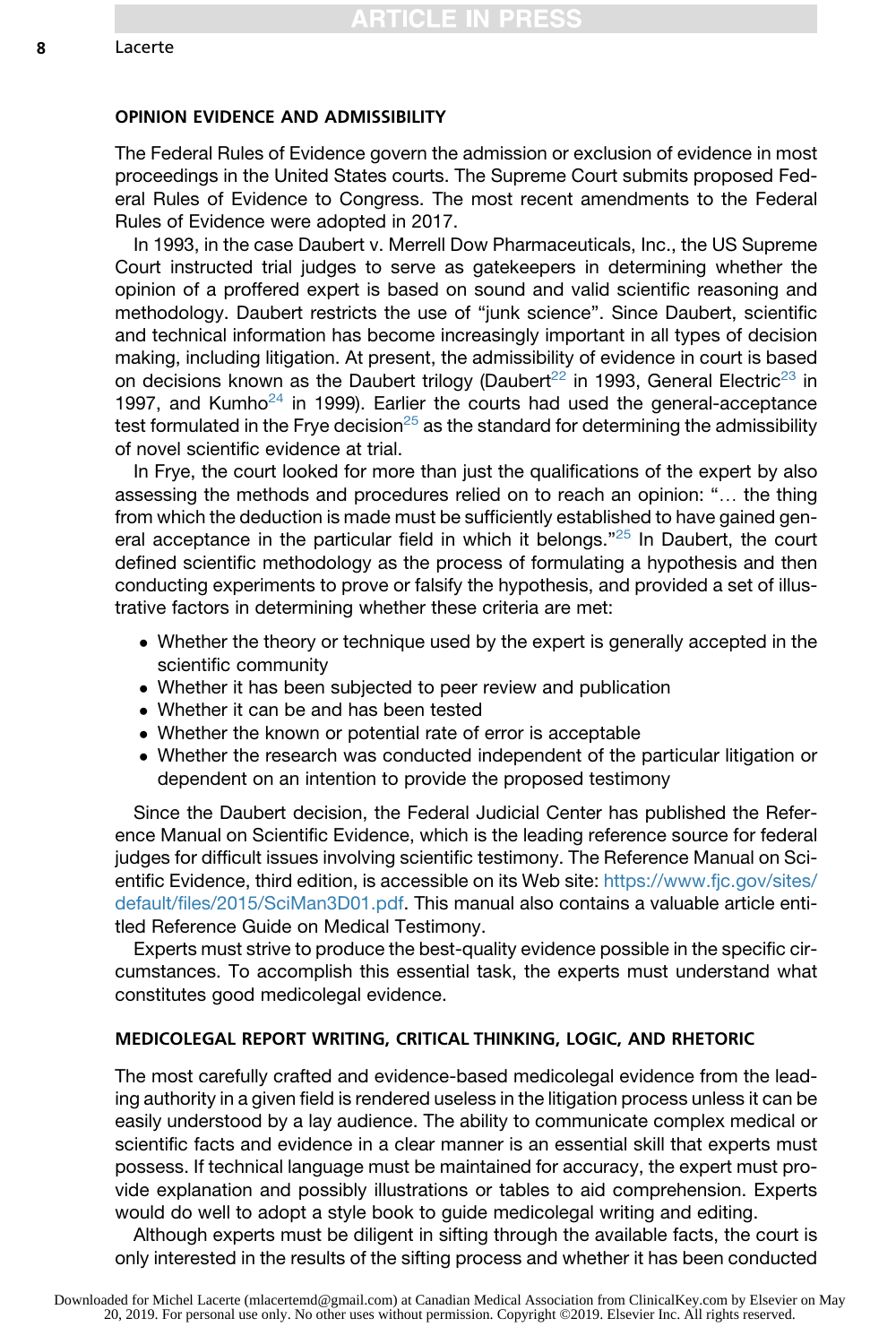appropriately. Analytical and critical thinking skills are essential to this process. $26$ Document management software used by litigators can also be shared with experts facilitating the review of the documentary brief for the corroboration of evidence and inconsistencies. The expert's proficiency in the use of such electronic tools facilitates the analytical process, particularly when confronted with voluminous briefs.

Experts need to address the relevant issues in a clear, concise, and reliable way. They should also know which terms to avoid, such as "I believe," "plausible," and "very probable,".[27](#page-11-0) Experts must strive to provide scientific evidence–based opinion and avoid any ambiguity. There are several legal books on writing that could be of benefit to experts.<sup>28-30</sup>

Relevant facts and analytical methodology used to produce opinion evidence should be described and follow a clear and logical thought process. $31$  Familiarity with legal reasoning and argumentation is a definite asset to experts. [32,33](#page-11-0)

In some cases, experts fail a basic tenet for expert opinion evidence by not providing any rationale or justification for their opinions, which represents a form of fallacy referred to as argumentum ad verecundiam, or the appeal to authority. Experts should recognize and avoid logical fallacies in their reports and recognize them when used by others. Experts need to possess the skill of writing fallacy-free argu-ments and use concrete methods to challenge the faulty reasoning of others.<sup>[34](#page-11-0)</sup> In addition, experts possessing rhetorical skills are clearly at an advantage because they can present persuasive arguments both in their reports and during testimony. Experts should be cautious of not crossing the line into advocacy. Relevant but concise storytelling to make a point can be highly effective during testimony.

In cases in which a medicolegal report is the only expert evidence, it is essential that all the issues in the mandate be addressed adequately. It is ill-advised for experts to address issues that were not part of the mandate unless having received additional direction. The same applies when asked to clarify issues in the form of an addendum or letter.

In more serious cases in which the medicolegal report serves as the medical foundation for the quantification of costs in a life-care plan, the experts must provide clear and comprehensive details on all aspects of future care needs, consequences of injuries, potential complications, and prognosis. The experts must address the medical aspects of causation and apply the appropriate legal test to the evidence.

Experts beginning in the field frequently experience difficulties writing reports because of the lack of understanding of the medicolegal expert report format.<sup>[35](#page-11-0)</sup> Using a general template for data collection and medicolegal report writing is appropriate provided that all the issues from the mandate are addressed. Best-practice checklists are particularly helpful to ensure that the essential elements have been covered.<sup>[36,37](#page-11-0)</sup> In more complex cases, experts must go beyond any available template to adequately address the issues.

Experts should not include reference to specific case law in their reports because it is best addressed by lawyers in the table of authorities (includes the statutes, precedents, and secondary authorities relied on). Experts venturing in the legal arena do so at their own peril. Conducting basic legal research is of great assistance in understanding how the court has decided similar issues. Several Web sites used to conduct legal research are available to the public.  $38-41$ 

# EXPERT WITNESSING AND PROFESSIONALISM

Coming forward as an expert witness requires more than clinical experience and knowledge. Great expert witnesses are recognized by their peers as true clinical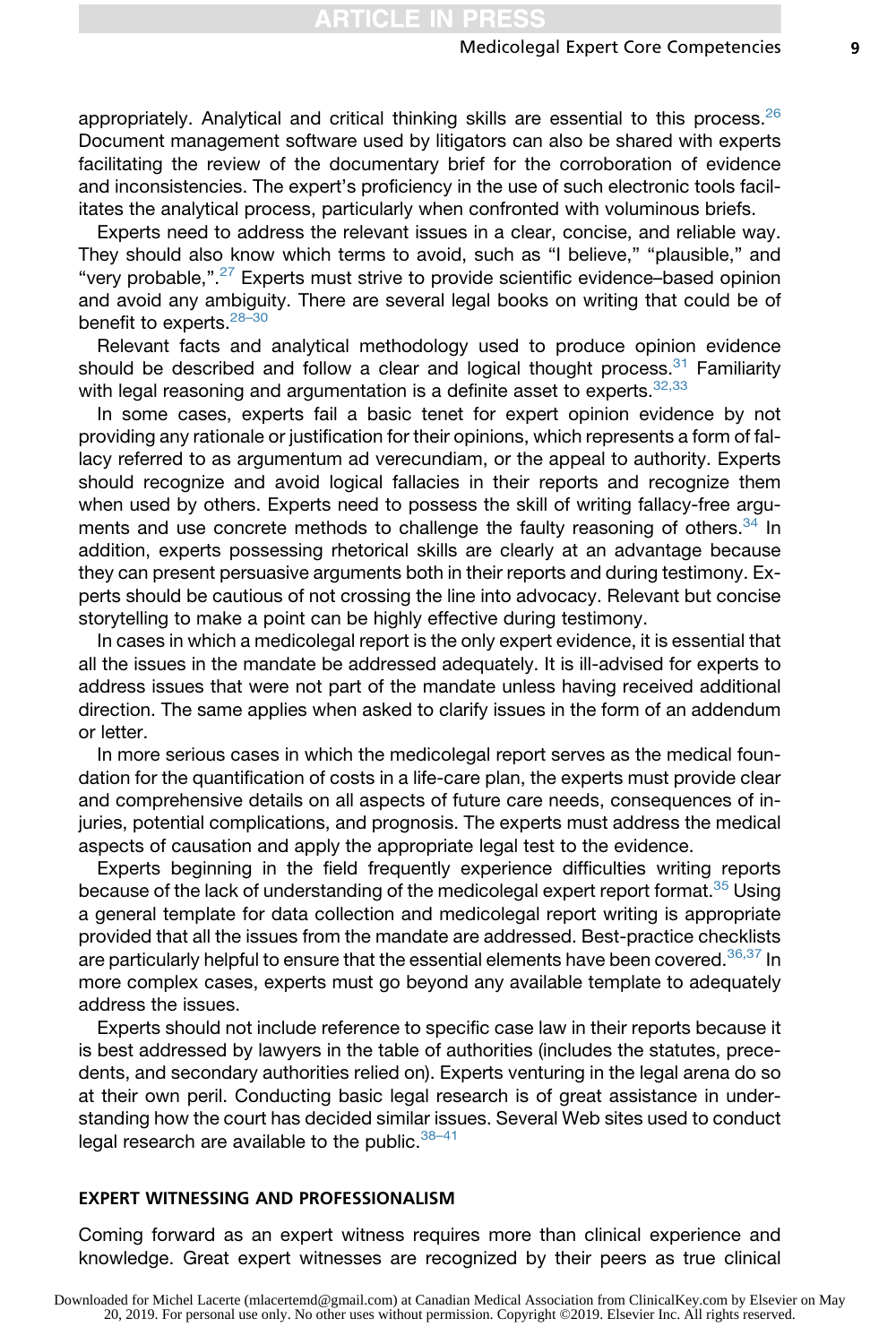experts or authorities in their chosen fields. The experts come to court thoroughly prepared and insist on being properly prepared by the retaining lawyers. They master effective medical testifying<sup>[41](#page-11-0)</sup> skills and are cognizant of the cross-examination pro-cess, techniques, and pitfalls.<sup>[41](#page-11-0)</sup>

The experts know the medical brief in detail and their opinions are based on corroborated and validated evidence and up-to-date scientific literature. They act professionally when facing a difficult plaintiff or situation. They know which medicolegal mandates to decline because they do not match their expertise. They are aware of their own cognitive bias when collecting and analyzing facts and findings. They are able to recognize and address omissions, uncertainties, discrepancies, and ambiguities during the evaluation and report. They understand the importance of objective, reliable, and valid measurements and perform symptoms validity testing during their evaluations. They are competent in the use of the AMA Guides to the Evaluation of Permanent Impairment. They can knowledgeably speak to the topics of impairment, apportionment, activity limitations, medical restrictions and precautions, and needless disability.[42](#page-11-0)

They can discuss the range of opinions present in the brief and remain respectful toward other health care professionals but impartial and objective with the evidence. They have addressed all the issues in their mandate and have applied the relevant legal test. They are humble, not overconfident or pretentious, and readily admit when a subject falls outside of their areas of expertise. They are comfortable admitting to not knowing everything and to changing their opinions when presented with new evidence. They concede gracefully when finding they were wrong. They are articulate and can give their testimony in a professional, clear, concise, and persuasive manner. Being good storytellers, they get their point across but know they are not there to entertain. They are cognizant of the Daubert trilogy. They are prepared to address any questions regarding their methodologies and statistics. Knowing that court dislikes long, rambling, vague, or irrelevant academic answers, they keep their answers short and to the point. They do not venture outside of what they have been asked.

Credibility being everything, they never lie or attempt to deceive. Under attack, they do not argue, use sarcasm, or personally attack the lawyer who is doing a vigorous cross-examination. They keep their emotions in check and remain respectful and composed, even when scolded by the judge. They are not there to make friends. They have the courage to provide a truthful opinion regarding the plaintiff even when that opinion will not sit well with either party. They follow medicolegal business best practice and understand the economic reality.

Experts follow a set of forensic practice principles referred as the 4 Ds (dignity, dis-tance, data collection, determination) as proposed by Young and Brodsky<sup>[43](#page-11-0)</sup> in 2016. Experts conduct themselves with dignity through all the phases of their mandates. They maintain a prudent distance from the adversarial divide by remaining impartial and unbiased. Experts are comprehensive in data and evidence collection and analysis, and judicious in the determination or interpretation of its significance. They know that by adopting these 4 principles that form the core of professionalism and forensic ethics for physiatrists, they will remain good medicolegal experts.

## SUMMARY

This article provides an overview of medicolegal core competencies that experts must acquire when entering the civil litigation arena. A basic understanding of the civil claim legal basis, terminology, rules of procedures, standard of proof, and the specific requirements of expert evidence is the starting point. With this basic knowledge, experts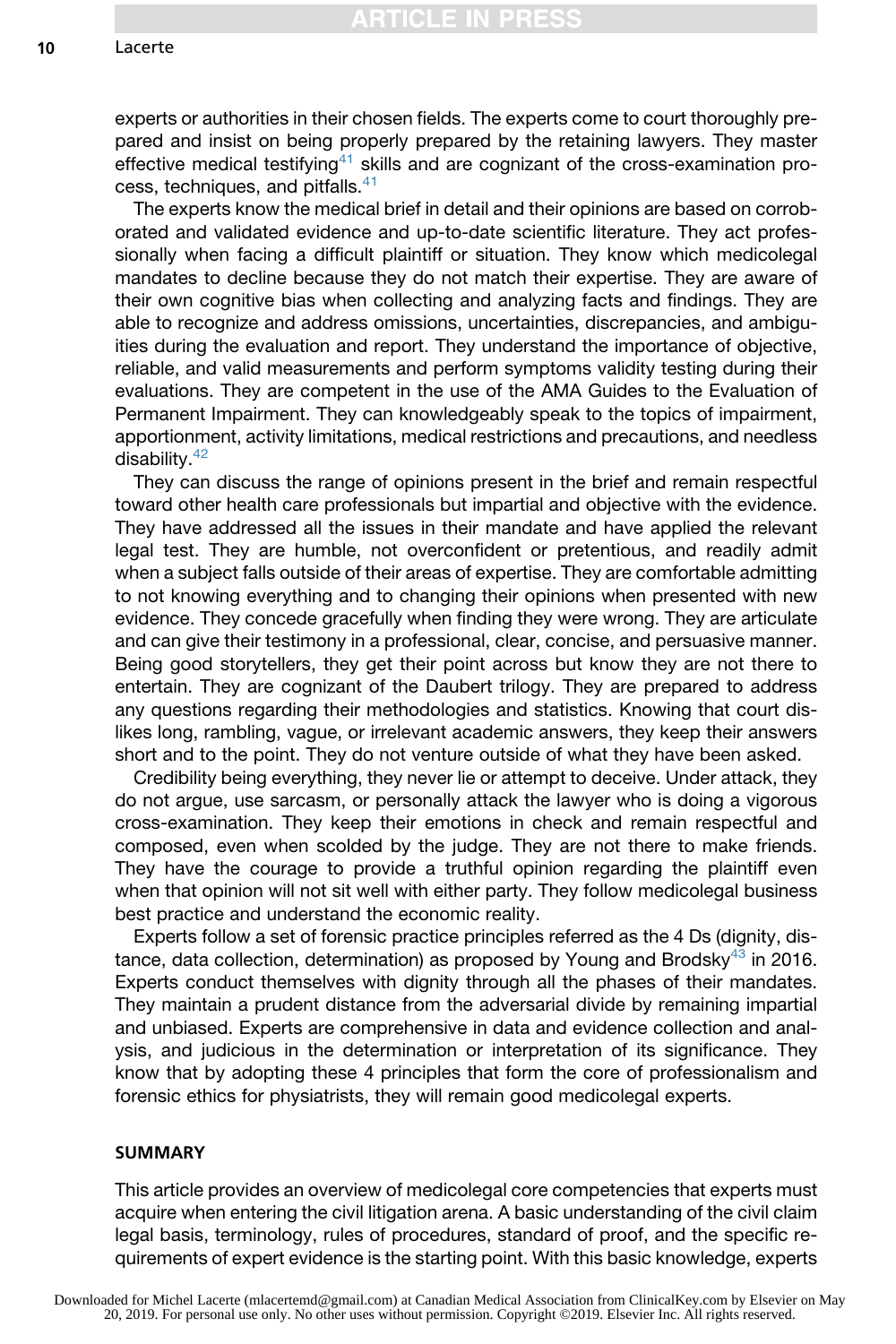<span id="page-10-0"></span>are on the path of fulfilling their roles and duties to the court. Medicolegal evaluations, expert report writing, and expert witness skills can only be gained over time. Medicolegal experts will be reminded that people learn more from their bad experiences. Over the years, a medicolegal mindset will gradually set in and more weight will be given to the experts' opinion evidence by the courts.

# **REFERENCES**

- 1. [Foster KR, Huber PW. Judging science: scientific knowledge and the federal](http://refhub.elsevier.com/S1047-9651(19)30022-1/sref1) [courts. Cambridge \(MA\): The MIT Press; 1999.](http://refhub.elsevier.com/S1047-9651(19)30022-1/sref1)
- 2. [Hughes R. Culture of complaint: the fraying of America. New York: Oxford Univer](http://refhub.elsevier.com/S1047-9651(19)30022-1/sref2)[sity Press; 1993.](http://refhub.elsevier.com/S1047-9651(19)30022-1/sref2)
- 3. [Sykes CJ. A nation of victims: the decay of the American character. New York:](http://refhub.elsevier.com/S1047-9651(19)30022-1/sref3) [Macmillan; 1992.](http://refhub.elsevier.com/S1047-9651(19)30022-1/sref3)
- 4. [Angell M. Science on trial: the clash of medical evidence and the law in the breast](http://refhub.elsevier.com/S1047-9651(19)30022-1/sref4) [implant case. New York: WW Norton & Company; 1997](http://refhub.elsevier.com/S1047-9651(19)30022-1/sref4).
- 5. [Kassirer JP. On the take: how medicine's complicity with big business can](http://refhub.elsevier.com/S1047-9651(19)30022-1/sref5) [endanger your health. New York: Oxford University Press; 2004](http://refhub.elsevier.com/S1047-9651(19)30022-1/sref5).
- 6. [Federal Judicial Center. Reference manual on scientific evidence. 3rd edition.](http://refhub.elsevier.com/S1047-9651(19)30022-1/sref6) [Washington, DC: National Academy Press; 2011](http://refhub.elsevier.com/S1047-9651(19)30022-1/sref6).
- 7. [Guidelines for the physician expert witness. American College of Physicians. Ann](http://refhub.elsevier.com/S1047-9651(19)30022-1/sref7) [Intern Med 1990;113\(10\):789](http://refhub.elsevier.com/S1047-9651(19)30022-1/sref7).
- 8. [Barnes M, Braithwaite B, Ward AB. Medical aspects of personal injury litigation](http://refhub.elsevier.com/S1047-9651(19)30022-1/sref8) [1997. Cornwall \(UK\)](http://refhub.elsevier.com/S1047-9651(19)30022-1/sref8).
- 9. [Eyre G, Alexander L. Writing medico-legal reports in civil claims: an essential](http://refhub.elsevier.com/S1047-9651(19)30022-1/sref9) [guide. London: Professional Solutions Publications; 2015.](http://refhub.elsevier.com/S1047-9651(19)30022-1/sref9)
- 10. [Garner BA, Black HC. Black's law dictionary. 10th edition. St Paul \(MN\): Thomson](http://refhub.elsevier.com/S1047-9651(19)30022-1/sref10) [Reuters; 2014.](http://refhub.elsevier.com/S1047-9651(19)30022-1/sref10)
- 11. [Rondinelli RD, Genovese E, Katz RT, et al. Guides to the evaluation of permanent](http://refhub.elsevier.com/S1047-9651(19)30022-1/sref11) [impairment. 6th edition. Chicago: American Medical Association; 2009](http://refhub.elsevier.com/S1047-9651(19)30022-1/sref11).
- 12. [Lacerte M, Johnson CB. Life Care Planning: an issue of physical medicine and](http://refhub.elsevier.com/S1047-9651(19)30022-1/sref12) [rehabilitation clinics, vol. 24. Philadelphia: Elsevier Health Sciences; 2013](http://refhub.elsevier.com/S1047-9651(19)30022-1/sref12).
- 13. [Association AM. AMA guides to the evaluation of disease and injury causation.](http://refhub.elsevier.com/S1047-9651(19)30022-1/sref13) [2nd edition. Chicago: American Medical Association; 2014](http://refhub.elsevier.com/S1047-9651(19)30022-1/sref13).
- 14. [Guidotti TL, Rose SG. Science on the witness stand: evaluating scientific evi](http://refhub.elsevier.com/S1047-9651(19)30022-1/sref14)[dence in law, adjudication, and policy. Beverly Farms \(MA\): Oem Health Informa](http://refhub.elsevier.com/S1047-9651(19)30022-1/sref14)[tion Inc; 2001.](http://refhub.elsevier.com/S1047-9651(19)30022-1/sref14)
- 15. [Schultz IZ. Determining disability: new advances in conceptualization and](http://refhub.elsevier.com/S1047-9651(19)30022-1/sref15) [research. Psychol Inj Law 2009;2\(3\):199–204](http://refhub.elsevier.com/S1047-9651(19)30022-1/sref15).
- 16. [Schultz IZ, Gatchel RJ. Handbook of complex occupational disability claims:](http://refhub.elsevier.com/S1047-9651(19)30022-1/sref16) [early risk identification, intervention, and prevention. New York: Springer; 2005.](http://refhub.elsevier.com/S1047-9651(19)30022-1/sref16)
- 17. [Talmage JB, Melhorn JM, Hyman MH. How to think about work ability and work](http://refhub.elsevier.com/S1047-9651(19)30022-1/sref17) [restrictions: risk, capacity, and tolerance. In: AMA guides to the evaluation of](http://refhub.elsevier.com/S1047-9651(19)30022-1/sref17) [work ability and return to work. 2nd edition. Chicago: American Medical Associ](http://refhub.elsevier.com/S1047-9651(19)30022-1/sref17)[ation; 2011. p. 10–21](http://refhub.elsevier.com/S1047-9651(19)30022-1/sref17).
- 18. [Schultz IZ, Chlebak CM. Disability and impairment in medicolegal settings: pain](http://refhub.elsevier.com/S1047-9651(19)30022-1/sref18) [disability controversies. In: Gatchel RJ, Schultz IZ, editors. Handbook of muscu](http://refhub.elsevier.com/S1047-9651(19)30022-1/sref18)[loskeletal pain and disability disorders in the workplace. New York: Springer Sci-](http://refhub.elsevier.com/S1047-9651(19)30022-1/sref18)ence+[Business Media; 2014. p. 251–72](http://refhub.elsevier.com/S1047-9651(19)30022-1/sref18).
- 19. [Lacerte M, Forcier P. Medicolegal causal analysis. Phys Med Rehabil Clin N Am](http://refhub.elsevier.com/S1047-9651(19)30022-1/sref19) [2002;13\(2\):371–408, x.](http://refhub.elsevier.com/S1047-9651(19)30022-1/sref19)